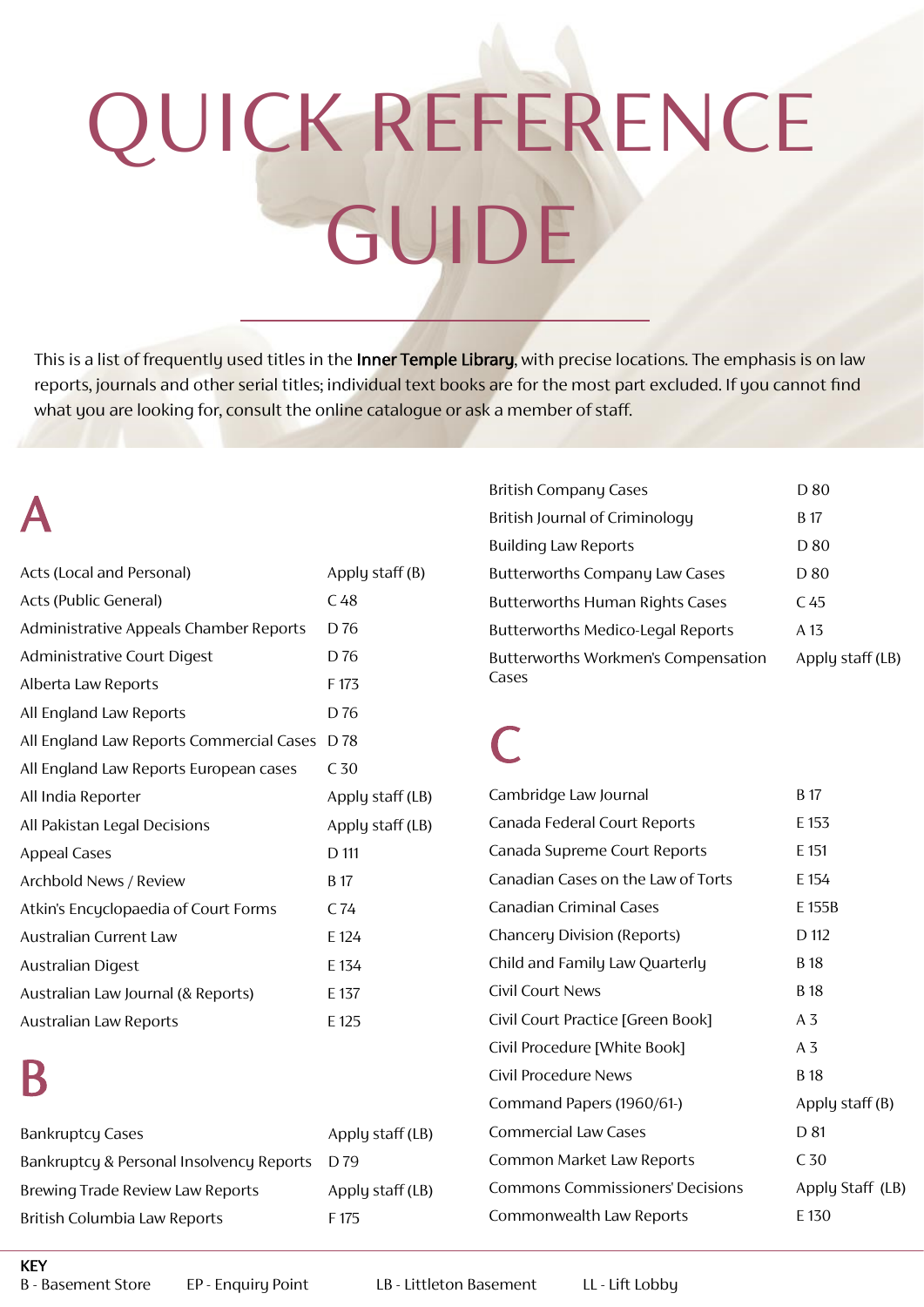# C

| Computers and Law                     | <b>B</b> 18     |
|---------------------------------------|-----------------|
| Construction Law Journal              | B18             |
| <b>Construction Law Reports</b>       | D 81            |
| Consumer & Trading Law Cases          | D 82            |
| Conveyancer and Property Lawyer       | B 18            |
| Costs Law Reports                     | D 82            |
| Counsel                               | B 20            |
| Court of Protection Law Reports       | D 83            |
| <b>Criminal Appeal Reports</b>        | D 83            |
| Criminal Appeal Reports (Sentencing)  | D 84            |
| <b>Criminal Law Review</b>            | <b>B20</b>      |
| Criminal Law Week                     | B 21            |
| Crown Office Digest                   | D 84            |
| Current Law                           | D 120           |
| <b>Current Law Statutes Annotated</b> | C <sub>69</sub> |
| <b>Current Legal Problems</b>         | B 21            |
| <b>Current Sentencing Practice</b>    | B <sub>22</sub> |

#### D

| Decisions & Reports (ECHR)       | C 45         |
|----------------------------------|--------------|
| Dictionary of National Biography | Copier Lobby |
| Digest (English & Empire)        | $D$ 121      |
| Dominion Law Reports             | F 161        |

#### E

| <b>Education Law Reports</b>        | D 84            |
|-------------------------------------|-----------------|
| Encyclopaedia of Forms & Precedents | C 75            |
| <b>English Reports</b>              | D 85            |
| <b>Equity Cases</b>                 | D 114           |
| Estates Gazette                     | B 22            |
| Estates Gazette Case Summaries      | D 88            |
| Estates Gazette Law Reports         | D 88            |
| European Court Reports              | C <sub>33</sub> |
| European Human Rights Law Review    | C 48            |
| European Human Rights Reports       | C 46            |
| European Law Review                 | C <sub>38</sub> |
| <b>Exchequer Division (Reports)</b> | D 114           |

#### F

| <b>Family Court Reports</b>      | D 88      |
|----------------------------------|-----------|
| <b>Family Division (Reports)</b> | D 114     |
| Family Law                       | LL 22 $C$ |
| <b>Family Law Reports</b>        | D 88      |
| Fleet Street Reports             | D 89      |

#### G

| Green Book (Civil Court Practice) | A 3   |
|-----------------------------------|-------|
| Greens Weekly Digest              | G 210 |

#### H

| Halsbury's Laws of England       | C <sub>71</sub>   |
|----------------------------------|-------------------|
| Halsbury's Laws of Australia     | E 123 A           |
| Halsbury's Laws of Canada        | E 150A            |
| Halsbury's Laws of India         | Apply staff (LB)  |
| Halsbury's Statutes              | C <sub>72</sub>   |
| Halsbury's Statutory Instruments | C <sub>73</sub>   |
|                                  |                   |
| Hansard                          | Apply staff $(B)$ |
| Harvard Law Review               | Apply staff (LB)  |
| Hong Kong Law Journal            | F195              |
| Hong Kong Law Reports & Digest   | F <sub>193</sub>  |
| <b>Housing Law Reports</b>       | D 90              |

#### I

| Immigration & Nationality Law Reports         | D 91             |
|-----------------------------------------------|------------------|
| Immigration Appeals                           | D 91             |
| <b>Immigration Rules</b>                      | Apply staff (B)  |
| India Supreme Court Reports                   | Apply staff (LB) |
| <b>Industrial Cases Reports</b>               | D 92             |
| Industrial Law Journal                        | 11.22C           |
| Industrial Relations Law Reports              | D 92             |
| Intellectual Property Quarterly               | 11.22C           |
| International & Comparative Law Quarterly C43 |                  |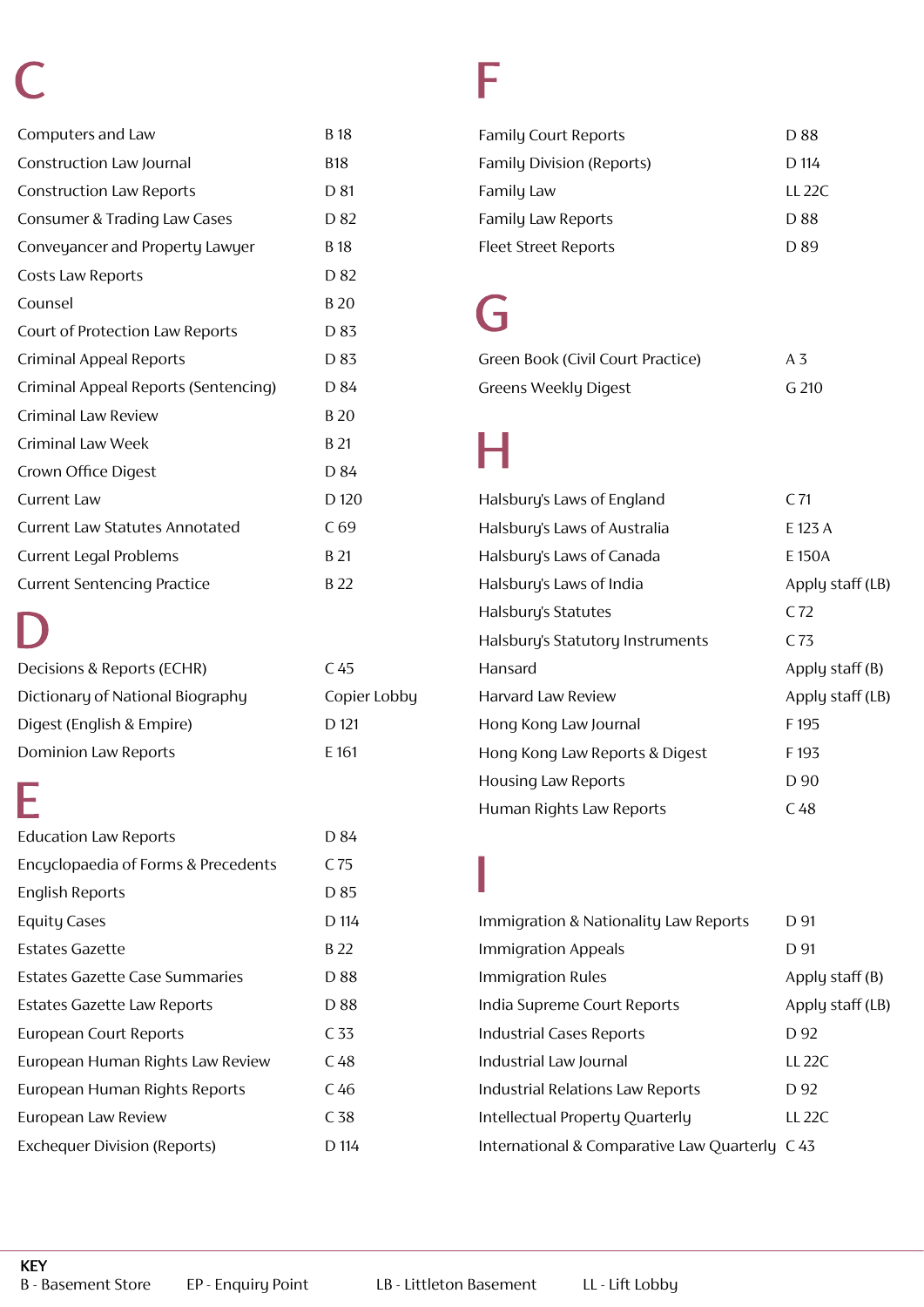|                                        |                  | Legal Studies                 | $LL$ 22J          |
|----------------------------------------|------------------|-------------------------------|-------------------|
|                                        |                  | Licensing Law Reports         | D 98              |
| International Court of Justice Reports | C <sub>38</sub>  | Lloyds Law Reports            | D 98              |
| International Litigation Procedure     | C <sub>40</sub>  | Lloyds Law Reports: Insurance | D 99              |
| Irish Jurist                           | Apply staff (LB) | & Reinsurance                 |                   |
| Irish Law Reports Monthly              | Apply staff (LB) | Lloyds Law Reports: Medical   | A 13              |
| Irish Law Times                        | Apply staff (LB) | Local Government Reports      | D <sub>100</sub>  |
| Irish Reports                          | Apply staff (LB) | Local & Personal Acts         | Apply staff $(B)$ |
|                                        |                  |                               |                   |

#### M

| McGillivray's Copyright Cases | Apply staff (LB) |
|-------------------------------|------------------|
| Malayan Law Journal           | Apply staff (LB) |
| Medical Law Reports           | A 13             |
| Medical Law Review            | A 14             |
| Medicine, Science & the Law   | A 14             |
| Medico-Legal Journal          | A 14             |
| Modern Law Review             | LL 221           |

Legal Action LL 22I

#### N

| Newfoundland & P.E.I. Reports       | Apply staff (LB) |
|-------------------------------------|------------------|
| New Law Journal                     | 11.22K           |
| New South Wales Law Reports         | E 139            |
| New Zealand Law Reports             | F196             |
| Northern Ireland Judgments Bulletin | Apply staff (LB) |
| Northern Ireland Law Reports        | Apply staff (LB) |

#### O

| Ontario Reports                 | F 178        |
|---------------------------------|--------------|
| Oxford English Dictionary       | Copier Lobbu |
| Oxford Journal of Legal Studies | R 23         |

#### P

| Palmer's Company Cases                | D 102             |
|---------------------------------------|-------------------|
| Parliamentary Debates (Hansard)       | Apply staff $(B)$ |
| Patent Cases                          | D 103             |
| Personal Injuries and Quantum Reports | D 102             |

| Jamaica Law Reports                                     | F <sub>195</sub> |
|---------------------------------------------------------|------------------|
| Journal of Business Law                                 | LL 22C           |
| Journal of Criminal Law                                 | LL 22D           |
| Journal of Environmental Law                            | LL 22D           |
| Journal of Forensic Psychiatry<br>& Psychology          | Apply staff (LB) |
| [Journal of] Immigration, Asylum and<br>Nationality Law | <b>LL 22C</b>    |
| Journal of Planning & Environment Law                   | LL 22D           |
| Journal of the Law Society of Scotland                  | G 213            |
| Judicial Review                                         | <b>LL 22E</b>    |
| Justice of the Peace (News & Reports)                   | LL 22F           |

K

Knight's Industrial Reports Apply staff (LB)

Landlord & Tenant Reports D 93 Law Commission (Reports Apply staff (B) & Working Papers) Law Journal Reports D 93 Law Quarterly Review LL 22G Law Reports (Incorporated Council Series) D 111 Law Reports Consolidated Index D 120 Law Reports Indian Appeals Apply staff (LB) Law Reports (Ireland) Apply staff (LB) Law Society's Gazette Apply staff (LB) Law Times (Newspaper) LL 22H Law Times Reports D 96 L

#### KEY

B - Basement Store EP - Enquiry Point LB - Littleton Basement LL - Lift Lobby